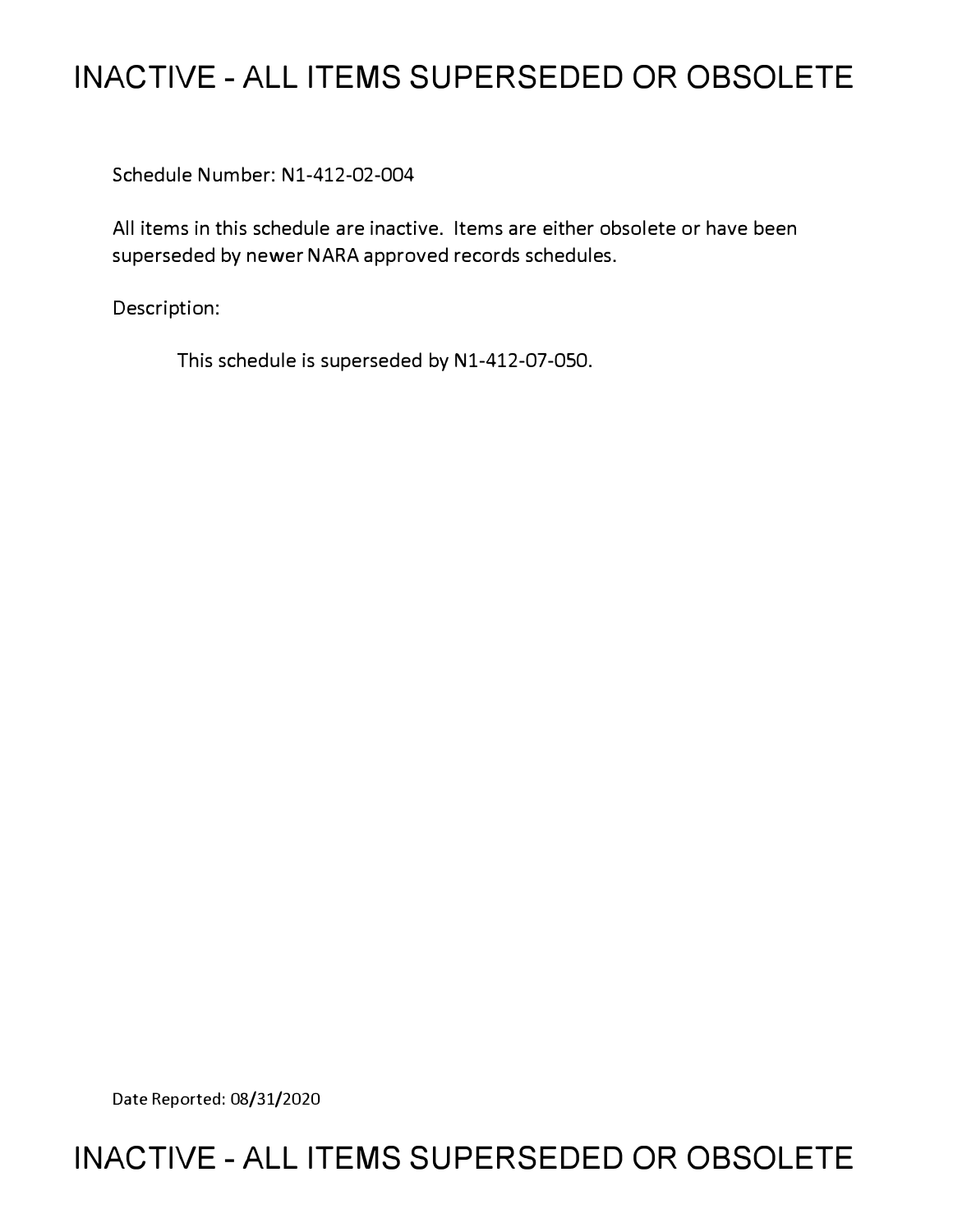| <b>REQUEST FOR RECORDS DISPOSITION AUTHORITY</b>                                                                                                                                                                                                                                                                                                                                                                                                                                                                                |                                                 |                                                                                 |              |                     | <b>LEAVE BLANK (NARA use only)</b>                                                                                                                                                                                     |                                               |  |
|---------------------------------------------------------------------------------------------------------------------------------------------------------------------------------------------------------------------------------------------------------------------------------------------------------------------------------------------------------------------------------------------------------------------------------------------------------------------------------------------------------------------------------|-------------------------------------------------|---------------------------------------------------------------------------------|--------------|---------------------|------------------------------------------------------------------------------------------------------------------------------------------------------------------------------------------------------------------------|-----------------------------------------------|--|
| (See Instructions on reverse)                                                                                                                                                                                                                                                                                                                                                                                                                                                                                                   |                                                 |                                                                                 |              |                     | <b>JOB NUMBER</b><br>$21 - 412 - 02 - 4$                                                                                                                                                                               |                                               |  |
| TO NATIONAL ARCHIVES and RECORDS ADMINISTRATION (NIR)                                                                                                                                                                                                                                                                                                                                                                                                                                                                           |                                                 |                                                                                 |              |                     | <b>DATE RECEIVE</b>                                                                                                                                                                                                    |                                               |  |
| WASHINGTON, DC 20408<br>1. FROM (Agency or establishment)                                                                                                                                                                                                                                                                                                                                                                                                                                                                       |                                                 |                                                                                 |              |                     | <u>2-11-2002</u><br>NOTIFICATION TO AGENCY                                                                                                                                                                             |                                               |  |
| <b>Environmental Protection Agency</b>                                                                                                                                                                                                                                                                                                                                                                                                                                                                                          |                                                 |                                                                                 |              |                     |                                                                                                                                                                                                                        |                                               |  |
| 2 MAJOR SUBDIVISION                                                                                                                                                                                                                                                                                                                                                                                                                                                                                                             |                                                 |                                                                                 |              |                     |                                                                                                                                                                                                                        |                                               |  |
| Office of Prevention, Pesticides, and Toxic Substances                                                                                                                                                                                                                                                                                                                                                                                                                                                                          |                                                 |                                                                                 |              |                     | In accordance with the provisions of 44<br>U.S.C 3303a the disposition request,<br>including amendments, is approved except<br>for items that may be marked "disposition<br>not approved" or "withdrawn" in column 10. |                                               |  |
| 3. MINOR SUBDIVISION<br>Office of Pesticide Programs                                                                                                                                                                                                                                                                                                                                                                                                                                                                            |                                                 |                                                                                 |              |                     |                                                                                                                                                                                                                        |                                               |  |
| 4 NAME OF PERSON WITH WHOM TO CONFER<br><b>5. TELEPHONE</b>                                                                                                                                                                                                                                                                                                                                                                                                                                                                     |                                                 |                                                                                 |              |                     | <b>DATE</b>                                                                                                                                                                                                            | ARGHIVIST OF THE UNITED STATES                |  |
| Chris O'Donnell                                                                                                                                                                                                                                                                                                                                                                                                                                                                                                                 |                                                 |                                                                                 | 202-260-1324 |                     | HALIN.<br>$7 - 3 - 03$                                                                                                                                                                                                 |                                               |  |
|                                                                                                                                                                                                                                                                                                                                                                                                                                                                                                                                 |                                                 |                                                                                 |              |                     |                                                                                                                                                                                                                        |                                               |  |
| <b>6. AGENCY CERTIFICATION</b><br>I hereby certify that I am authorized to act for this agency in matters pertaining to the disposition of its records<br>and that the records proposed for disposal on the attached $\frac{2}{\sqrt{2}}$ page(s) are not now needed for the business<br>of this agency or will not be needed after the retention periods specified; and that written concurrence from<br>the General Accounting Office, under the provisions of Title 8 of the GAO Manual for Guidance of Federal<br>Agencies, |                                                 |                                                                                 |              |                     |                                                                                                                                                                                                                        |                                               |  |
|                                                                                                                                                                                                                                                                                                                                                                                                                                                                                                                                 | is attached; or<br>is not required;             |                                                                                 |              | has been requested. |                                                                                                                                                                                                                        |                                               |  |
| SIGNATURE OF AGENCY REPRESENTATIVE<br><b>TITLE</b><br><b>DATE</b>                                                                                                                                                                                                                                                                                                                                                                                                                                                               |                                                 |                                                                                 |              |                     |                                                                                                                                                                                                                        |                                               |  |
|                                                                                                                                                                                                                                                                                                                                                                                                                                                                                                                                 | Chris O'Donnell Chris D'Agrill<br>2/8/2002      |                                                                                 |              |                     | <b>Agency Records Officer</b>                                                                                                                                                                                          |                                               |  |
| 7.<br><b>ITEM</b><br>NO.                                                                                                                                                                                                                                                                                                                                                                                                                                                                                                        | 8. DESCRIPTION OF ITEM AND PROPOSED DISPOSITION |                                                                                 |              |                     | 9. GRS OR<br><b>SUPERSEDED</b><br><b>JOB CITATION</b>                                                                                                                                                                  | 10. ACTION<br><b>TAKEN (NARA</b><br>USE ONLY) |  |
|                                                                                                                                                                                                                                                                                                                                                                                                                                                                                                                                 |                                                 | See attached U.S. EPA 350 - Export Notices of<br><b>Unregistered Pesticides</b> |              |                     |                                                                                                                                                                                                                        |                                               |  |
|                                                                                                                                                                                                                                                                                                                                                                                                                                                                                                                                 | $c\,\epsilon$                                   | DwmW                                                                            | gency        |                     | $\mathbf{1}$                                                                                                                                                                                                           |                                               |  |
| 115-109<br>STANDARD FORM 115 (REV. 3-91)<br>NSN 7540-00-634-4064<br>PREVIOUS EDITION NOT USABLE<br>Prescribed by NARA<br>36 CFR 1228                                                                                                                                                                                                                                                                                                                                                                                            |                                                 |                                                                                 |              |                     |                                                                                                                                                                                                                        |                                               |  |

 $\mathbf{T}^{\epsilon}$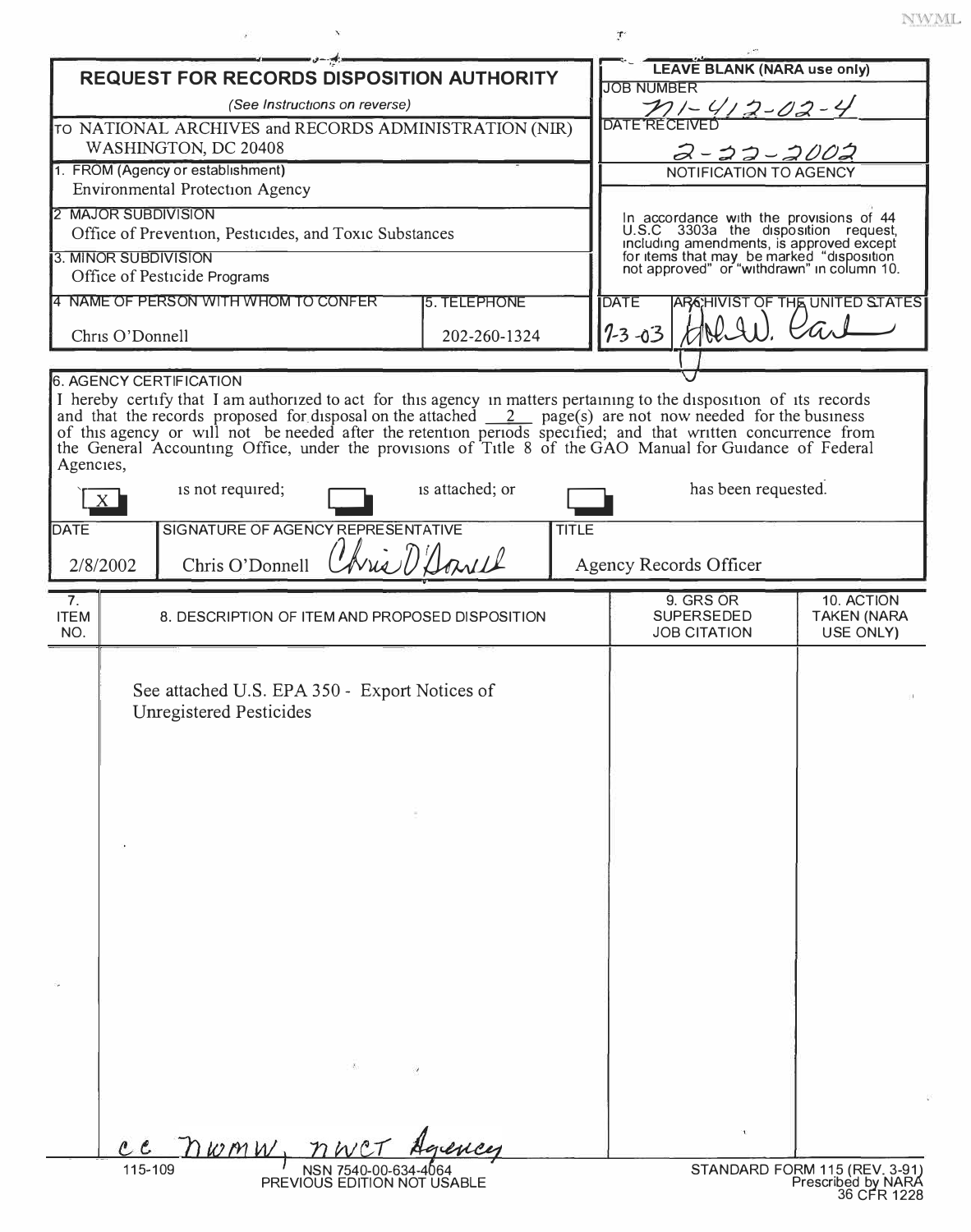## **U.S. EPA RECORDS SCHEDULE 350**

#### **DRAFT:** 3/12/03

 $\bar{\mathbf{t}}$ 

#### **SERIES TITLE:**

Export Notices of Unregistered Pesticides

¥.

### **PROGRAM:**

Pesticides

#### **EPA SERIES NO:**  350

**AGENCY FILE CODE:**  PEST 350

**NARA DISPOSAL AUTHORITY:**  N l-412-02-4

**APPLICABILITY:**  Headquarters

#### **DESCRIPTION:**

Contains Foreign Purchaser Acknowledgment Statements (FPAS) The statements are from exporters of unregistered pesticides with signed statements from foreign purchasers acknowledgmg that the pesticide is not registered for use m the United States Also contains annual summary documents from exporters and Agency export notice logs

#### **DISPOSITION INFORMATION:**

## a. **Record copy**

Disposable Break file annually Keep mactive materials m office 1 year after file break, then retire to FRC Destroy 3 years after file break

#### **b. Electronic copies created with word processing and electronic mail applications**

Disposable Delete when record copy is generated

**ARRANGEMENT:**  Arrangement vanes

**TYPE OF RECORDS:** 

Case files

# **SPECIFIC RESTRICTIONS:**

Confidential business information

**MEDIUM:** 

Paper, electronic

## **FUNCTIONS SUPPORTED:**

Program operations

#### **SPECIFIC LEGAL REQUIREMENTS:**

Federal Insecticide, Fungicide, and Rodenticide Act, 7 U S C 1360 Sec 17(a)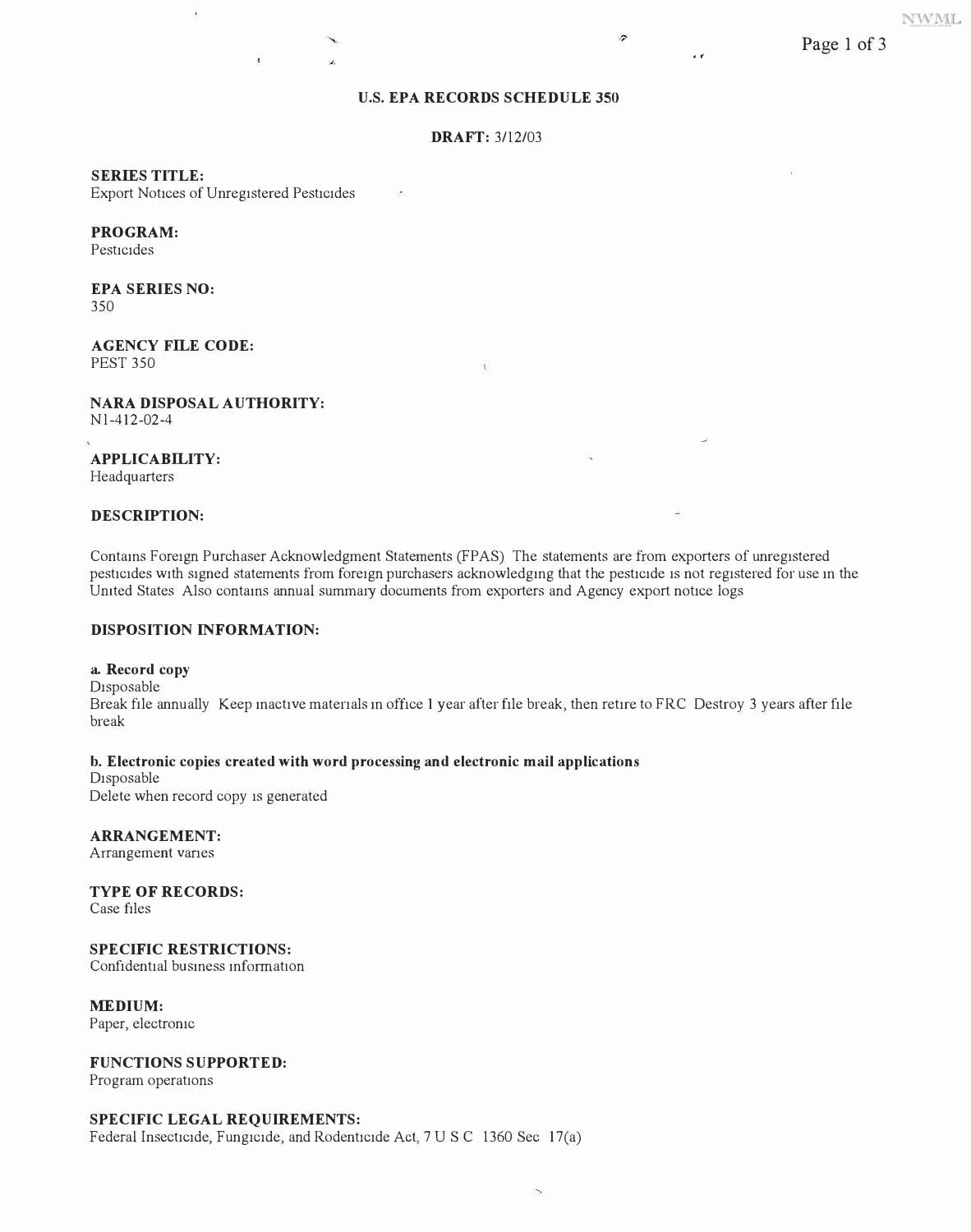40 CFR 168 Subpart D

## **REASONS FOR DISPOSITION:**

 $\vec{r}$ 

This item covers a special headquaiters function of administering the FIFRA pesticide export policy The 3 year retention is based on the program's estimate of the useful life of the records

# **AGENCY-WIDE GUIDANCE:**

This item applies to pesticide export records held m the headquarters Office of Pesticide Programs, Field and External Affatrs Division, who is responsible for retiring the records to the FRC

¥

# **PROGRAM OFFICE GUIDANCE/ DESCRIPTIVE INFORMATION:**

 $\ddot{\phantom{1}}$ 

Contams export notices, summanes, and logs

# **CONTROLLING UNIT:**

**Unit:**  Office of Prevention, Pesticides, and Toxic Substances

**Location:**  Crystal Mall 2

**Inclusive Dates:**  1992-present

**Volume on Hand (feet):**  6 lm ft

**Annual Accumulation (feet or inches):**  3 lm ft

## **CONTACT POINT:**

**Contact:**  Cathleen Barnes

**Mail Code:**  7506C

**Telephone:**  703-305-7101

**Office:**  Field and External Affairs D1v1s10n ä

## **RELATED ITEMS:**

## **PREVIOUSLY APPROVED BY NARA SCHEDULE NOS:**

**Approval Date EPA:**  2/8/02

**Approval Date NARA:**